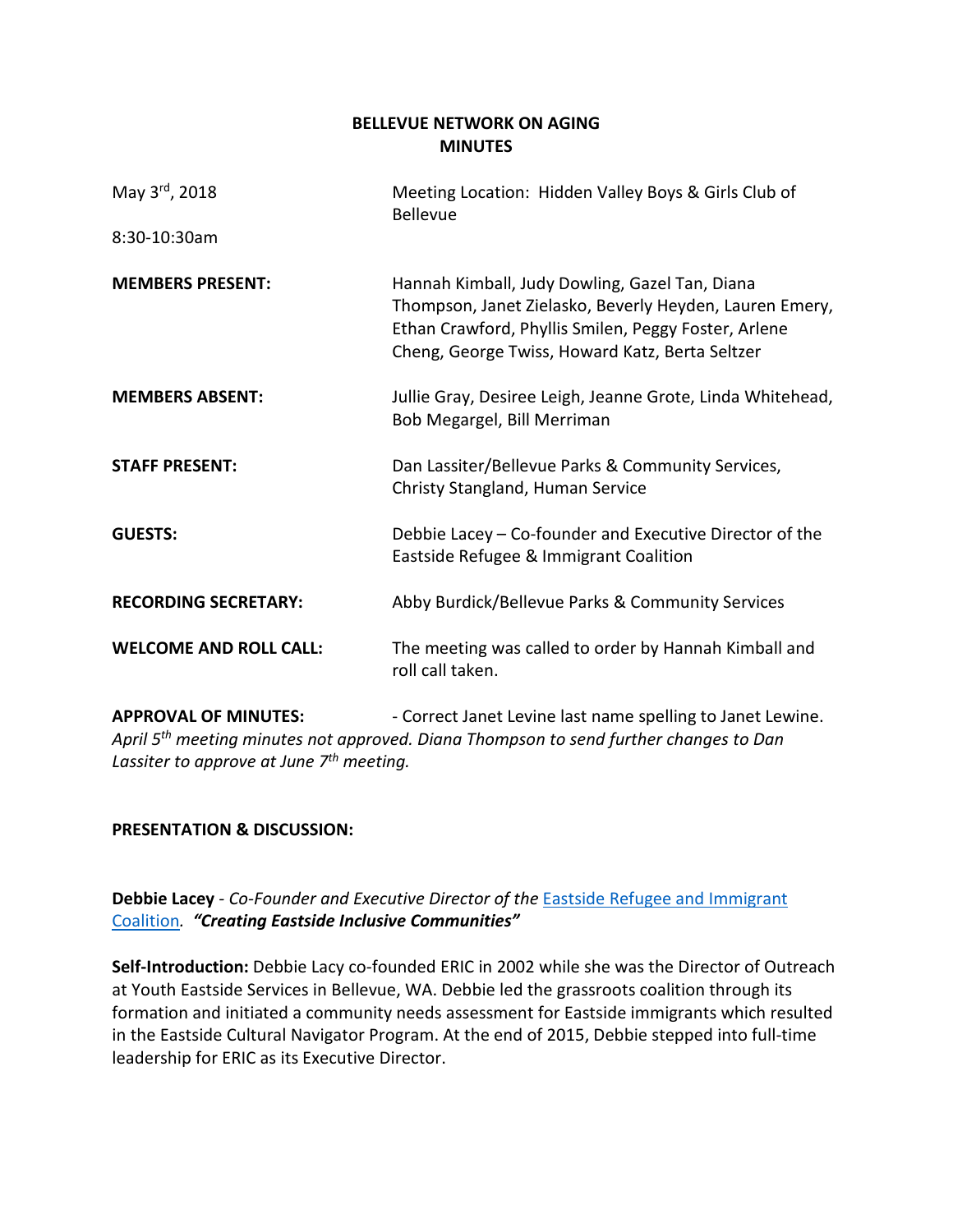Debbie has a Masters of Social Work from the University of Maryland with a background in clinical psychology, social psychology research, race relations, and intercultural competency.

**The Eastside Refugee and Immigrant Coalition (ERIC)** formed in January 2002 after over 20 local health and social service providers gathered to address gaps in service delivery for our immigrant and refugee communities. ERIC is a grassroots coalition and its members include people working in social services, health services, legal advocacy, counseling and referral programs, ESL programs, and area schools. There are also representatives from the cities of Bellevue, Kirkland, and Redmond, faith communities, and volunteer organizations.

ERIC has served as a resource for providers and other community members who work with immigrant and refugee populations in East King County. ERIC fosters networking at meetings and organizes free educational forums where people gather to gain knowledge about culturally competent practices, as well as share challenges and successes in responding to community needs.

Beyond collaboration and education, ERIC has launched projects to address the needs of immigrants and refugees. One such project was [Helpful Connections,](http://eastsideforum.org/resources/multilingual-guides/) a multilingual resource guide for immigrants and refugees living in East King County.

In 2005, ERIC sponsored a series of focus groups, meetings, and individual interviews to seek input from immigrant and refugee clients, providers, immigrants and refugees not using services, educators, funders, and legal/social justice experts. A final report of that project, called [Community Perspectives,](http://eastsideforum.org/wp/wp-content/uploads/2013/06/CommunityPerspectives.pdf) listed a variety of short- and long-term ideas for improving access and cultural competence.

From that process, the [Eastside Cultural Navigator Program](https://sites.google.com/site/culturalnavigatorprogram/home) was piloted in 2006. Bilingual/bicultural staff provide drop-in assistance at the Together Center in Redmond, and at the Bellevue Mini City Hall in the Crossroads area. The program is managed by the Chinese Information and Service Center.

In 2015, ERIC expanded its mission to be an agent for social change in East King County. In 2016, ERIC became a [Welcoming America](http://www.welcomingamerica.org/) member and uses the Welcoming Framework to guide its strategies.

For Debbie Lacey's Full Presentation, visit the [Bellevue Network on Aging Webpage.](https://www.bellevuewa.gov/city-government/departments/community-services/boards-and-commissions/network-on-aging/)

## **COMMITTEE REPORTS:**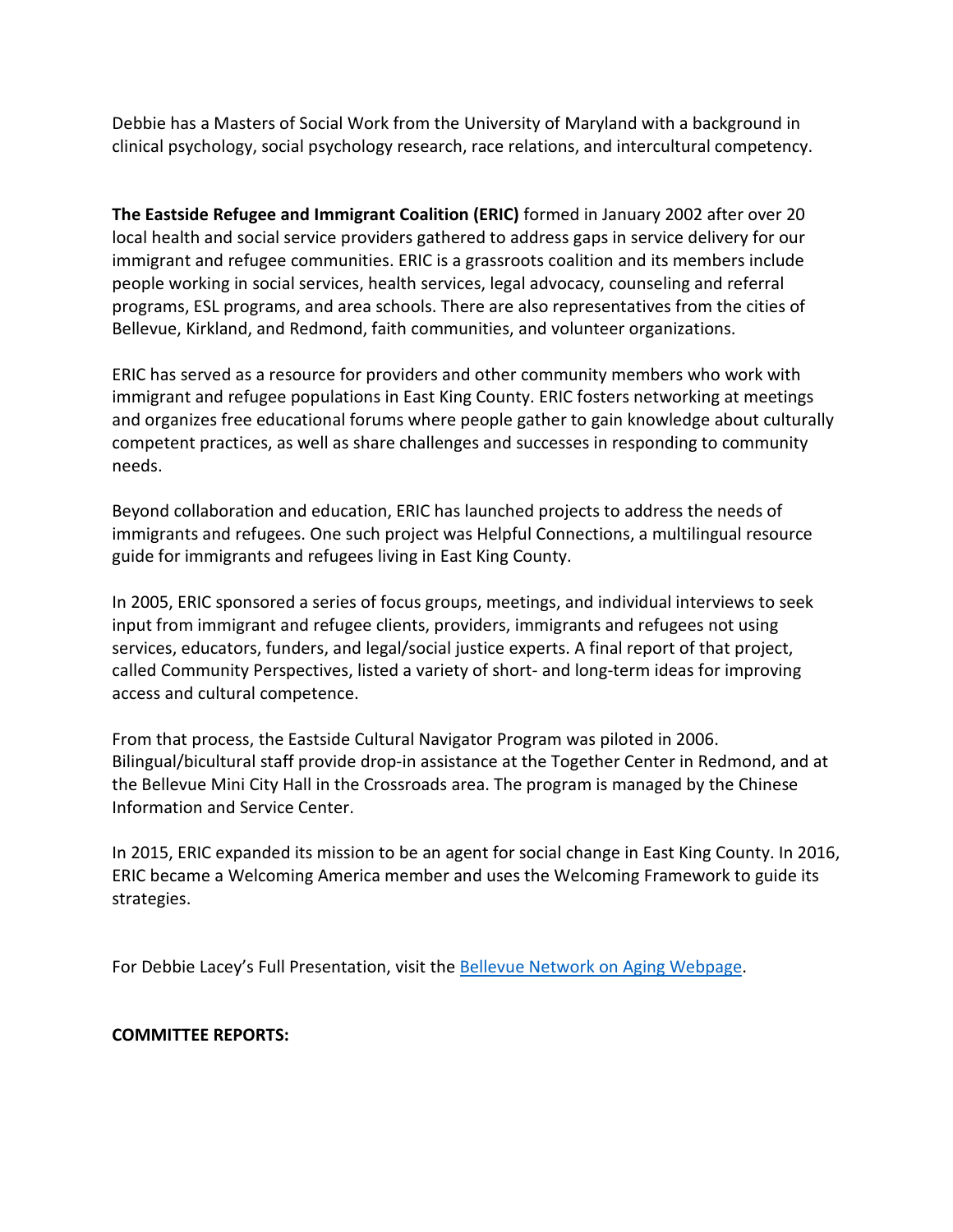## **Outreach, Education & Diversity Committee** *(reported Gazel Tan)*

At the last committee meeting a lot of time was spent on the Momentia partnership and attempting to plan an Eastside event with Patriots Glenn. A public venue is needed to host this event.

Several events are coming up (volunteers & participation needed): May 8th – Human Services Commission Meeting with King County Metro on Proposed Solutions May 22<sup>nd</sup> – [Bellevue Library Community Resource Fair](https://kcls.bibliocommons.com/events/5a739956866d942f009f4935) June 5th – [Crossroads Farmers Market](https://crossroadsbellevue.com/FarmersMarket)  June 23rd & 24<sup>th</sup> – Bellevue Strawberry Festival

Judy will be receiving a Proclamation by City of Bellevue Council for Affordable Housing May 14th.

Diana will be doing the Proclamation for World Elder Abuse Awareness June 4<sup>th</sup>.

(Diana) indicated that it is worth noting that The Jewish Family Services has a free Caretaker Program. Consider acquiring a caretaker program brochure and translating ALL materials into multiple languages for outreach and education.

## **Transportation & Housing Committee** *(reported by Judy Dowling)*

May  $8<sup>th</sup>$  – Human Services Meeting May  $17<sup>th</sup>$  – Housing & Transportation Meeting

ARCH Housing website corrections have been submitted to Janet Lewine.

A new idea is to organize a "moving" forum for Seniors. "SOFA" is interested in connecting and providing the same service. Eldercare Alliance is possibly another resource that may get involved.

## **Advocacy Committee** *(reported by Diana Thompson)*

There will be a Candidates Forum in September or October, more information TBD.

Diana is possibly getting appointed to the Advisory Council for Aging and Disability Services.